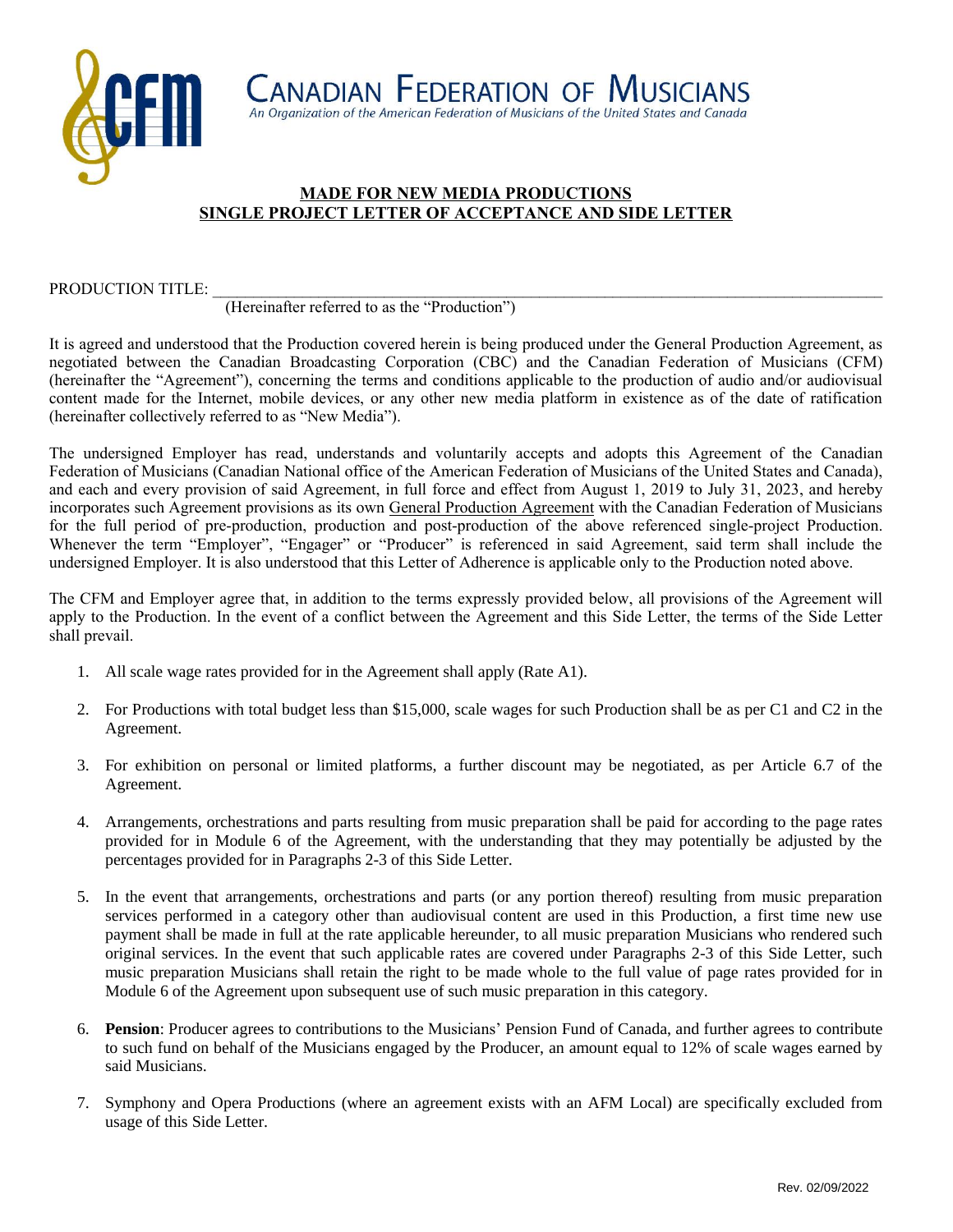- 8. Musicians who are not members of the AFM may be engaged under this Side Letter**,** as per the provisions contained in Article 9 of the Agreement.
- 9. Licensing, sale**,** or release of audio or audiovisual content produced under this agreement to any third party, in any manner is prohibited, in the absence of a fully-executed Letter of Adherence to the CFM General Production Agreement.
- 10. **Contract Services**: applicable, when three (3) or more musicians are engaged, as per the provisions contained in Article 6.22 of the Agreement.
- 11. All performances will be contracted under the Form B7.

**It is understood and agreed that the terms of this agreement are between the CFM and the Employer and it shall be considered non-precedent setting and non-citable, nor may they be cited in any judicial, administrative, or other proceeding, except to enforce the terms herein:** 

|                               |           | NAME & TITLE OF AUTHORIZED OFFICER (print): |  |  |  |
|-------------------------------|-----------|---------------------------------------------|--|--|--|
|                               |           |                                             |  |  |  |
| PRODUCER CONTACT INFORMATION: | (Address) |                                             |  |  |  |
| (Telephone)                   | (Fax)     | $(E-mail)$                                  |  |  |  |
| Website:                      |           |                                             |  |  |  |

| <b>CFM USE ONLY</b>                          |  |  |  |  |
|----------------------------------------------|--|--|--|--|
| "ACCEPTED CANADIAN FEDERATION OF MUSICIANS:  |  |  |  |  |
| SIGNATURE OF AUTHORIZED OFFICIAL:            |  |  |  |  |
| PRINT NAME AND TITLE OF AUTHORIZED OFFICIAL: |  |  |  |  |
| DATE:                                        |  |  |  |  |